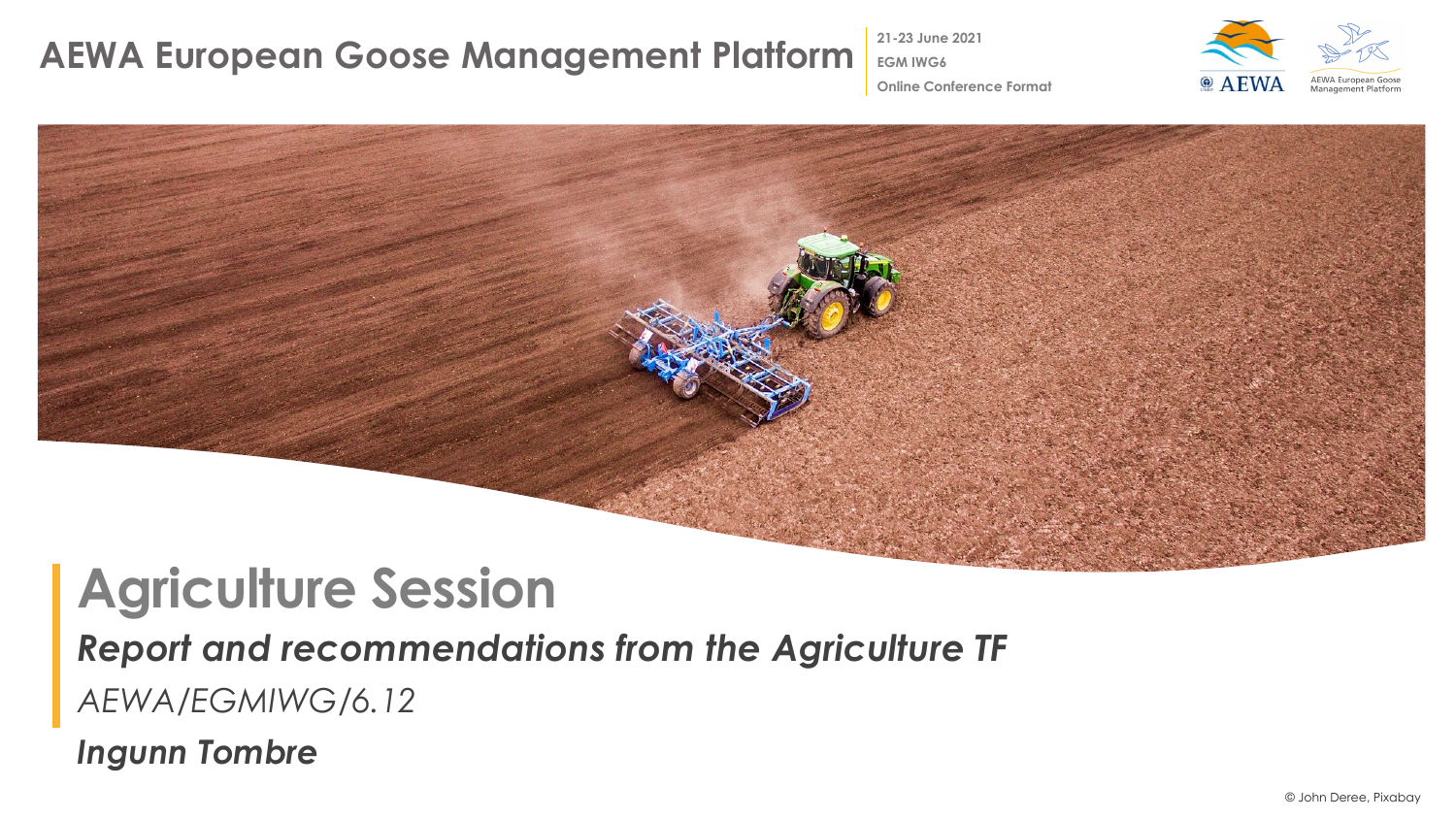

**21-23 June 2021**



Document title Doc. AEWA/EGMIWG/6.12

## **Agriculture TF 2020/2021**

o «assisting body»

o 28 members

o 2 TF online meetings (4 September 2020 & 12 March 2021)

o 1 online meeting; webinar-planning committee

o various informal communication among different members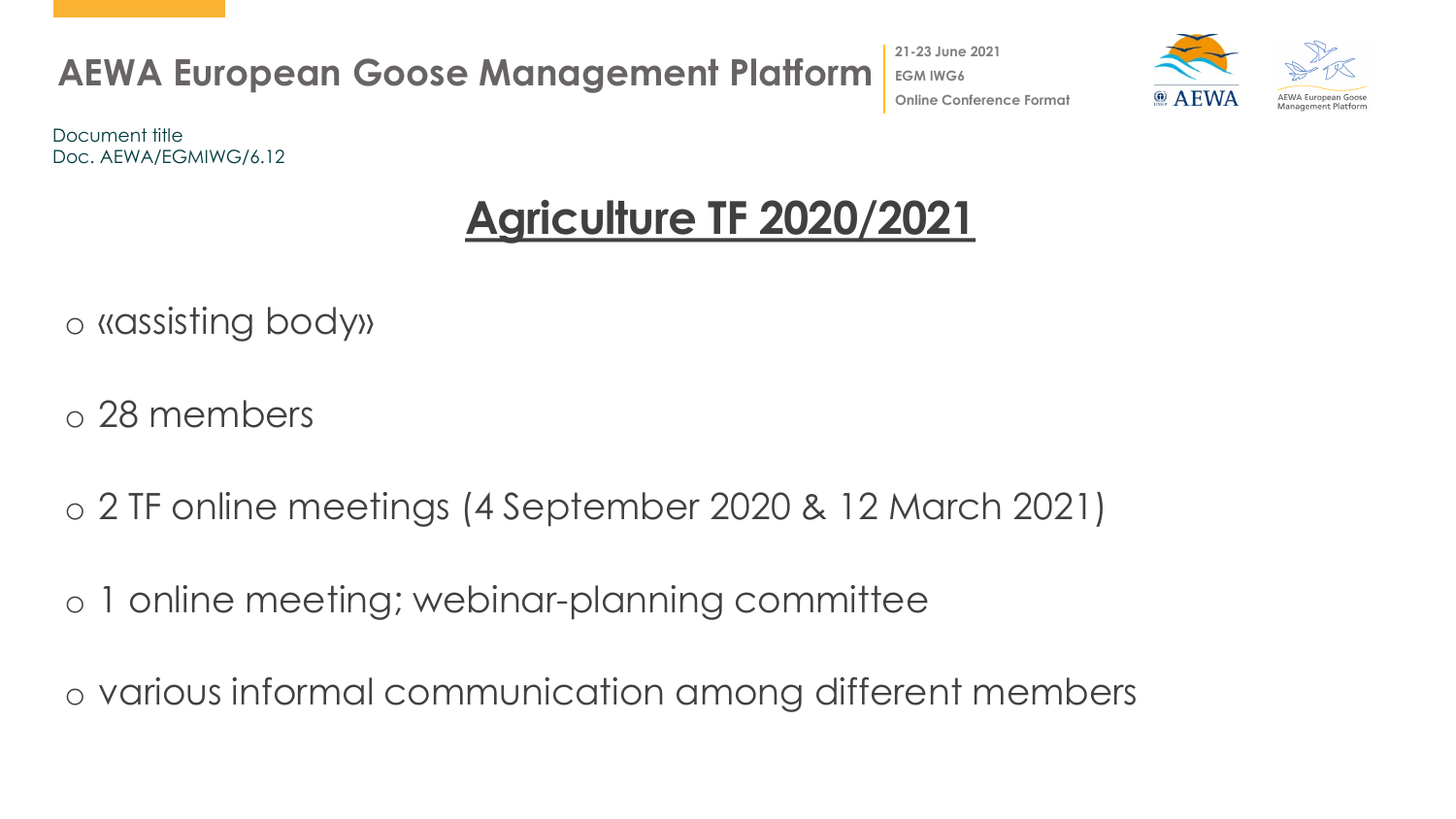**AEWA European Goose Management Platform 21-23 June 2021 EGM IWG6 Online Conference Format**





Document title Doc. AEWA/EGMIWG/6.12

## **Metadata overview**

*Making available knowledge available…!*

o 43 activities with 69 corresponding publications listed

o *Remember us when activites are published and/or new projects start!* 

|                          | GitLab | Projects                                                                                                       | Groups               | <b>Snippets</b>             | Help |                                                                                                  | Search or jump to | Q       | Q         | $\circledcirc$ |    | Sign in / Register       |  |  |
|--------------------------|--------|----------------------------------------------------------------------------------------------------------------|----------------------|-----------------------------|------|--------------------------------------------------------------------------------------------------|-------------------|---------|-----------|----------------|----|--------------------------|--|--|
| L                        |        | AEWA EGMP > Agriculture Task Force > list of activities                                                        |                      |                             |      |                                                                                                  |                   |         |           |                |    |                          |  |  |
| 屳<br>B                   |        |                                                                                                                | Project ID: 24581116 | list of activities $\oplus$ |      |                                                                                                  |                   |         |           |                |    | ☆ Star<br>$\overline{0}$ |  |  |
| $\Box$<br>$\mathbb{I}^n$ | master |                                                                                                                | $\mathcal{S}$        | list-of-activities          |      | → 5 Commits $\mathcal V$ 1 Branch $\oslash$ 0 Tags <b>E 317 KB</b> Files <b>E 317 KB</b> Storage |                   | History | Find file |                | 出し | Clone $\sim$             |  |  |
| $\equiv$<br>•Q           |        | Delete Ongoing_Activities_and_data_availiability_4_FEBRUARY_2021.xlsx<br>Gitte Hoj Jensen authored 1 month ago |                      |                             |      |                                                                                                  |                   |         |           |                |    | Ĝ<br>50687d8e            |  |  |
| ♤                        |        | <b>B</b> README<br><b>車</b> No license. All rights reserved                                                    |                      |                             |      |                                                                                                  |                   |         |           |                |    |                          |  |  |
| ᠿ                        | Name   |                                                                                                                |                      |                             |      | Last commit                                                                                      |                   |         |           |                |    | Last update              |  |  |
| 回                        |        | <b>R</b> Ongoing Activities and data av                                                                        |                      |                             |      | Upload New File                                                                                  |                   |         |           |                |    | 1 month ago              |  |  |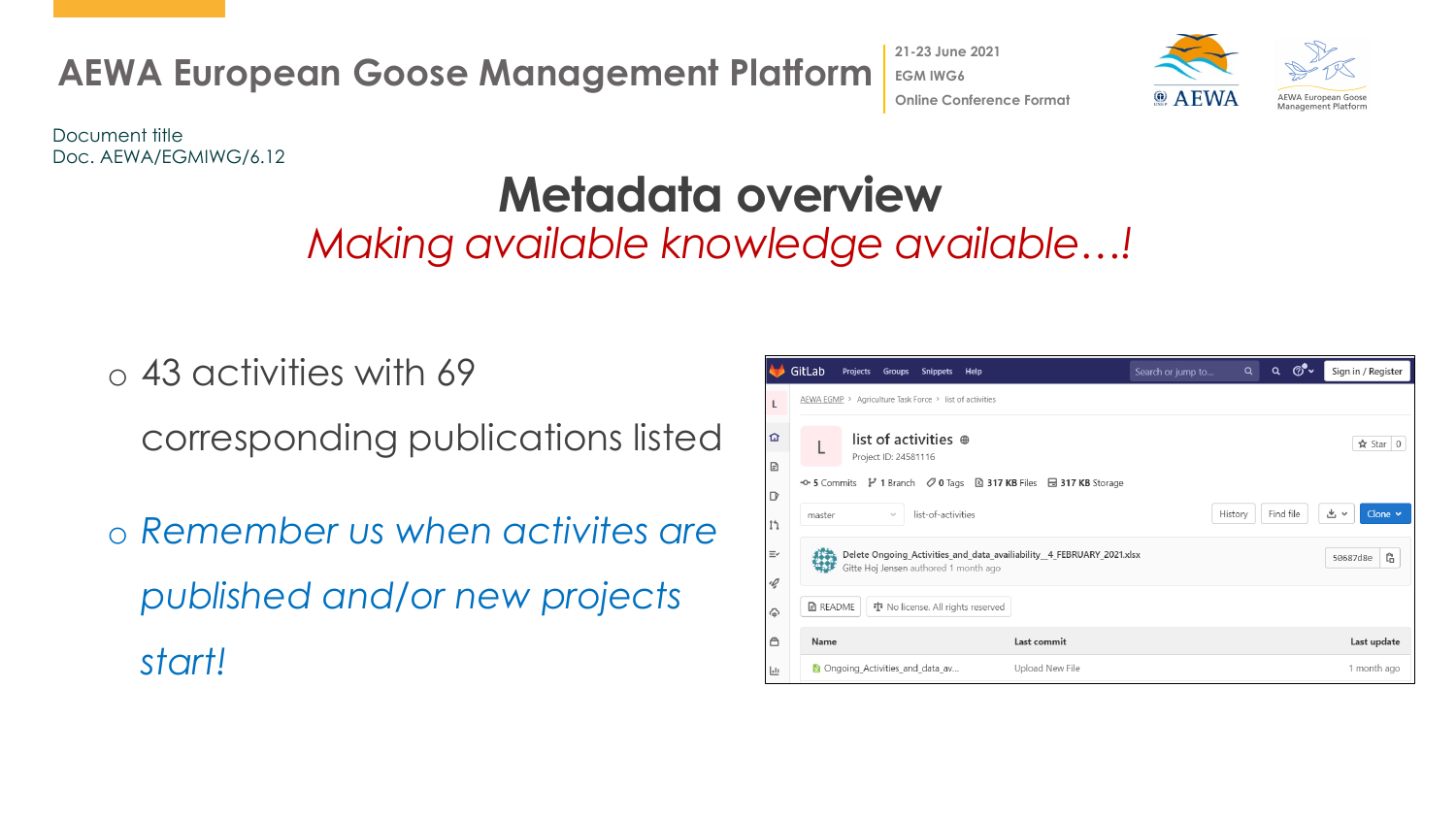**21-23 June 2021 EGM IWG6**



**Online Conference Format**

Document title Doc. AEWA/EGMIWG/6.12

### **Keywords in EGMP-processes:**

## *Transparency, communication, sharing knowledge & experiences*

### **Agriculture TF Webinars**

A direct response to the fundamental objective: *Minimise agriculture damage and conflicts*

#### **Webinar I (27 May 2021)**

At the interphase between geese and agriculture: *Setting the Scene*

#### **Webinar II (autumn/winter 2021)**

At the interphase between geese and agriculture: *How to manage the damage and conflicts*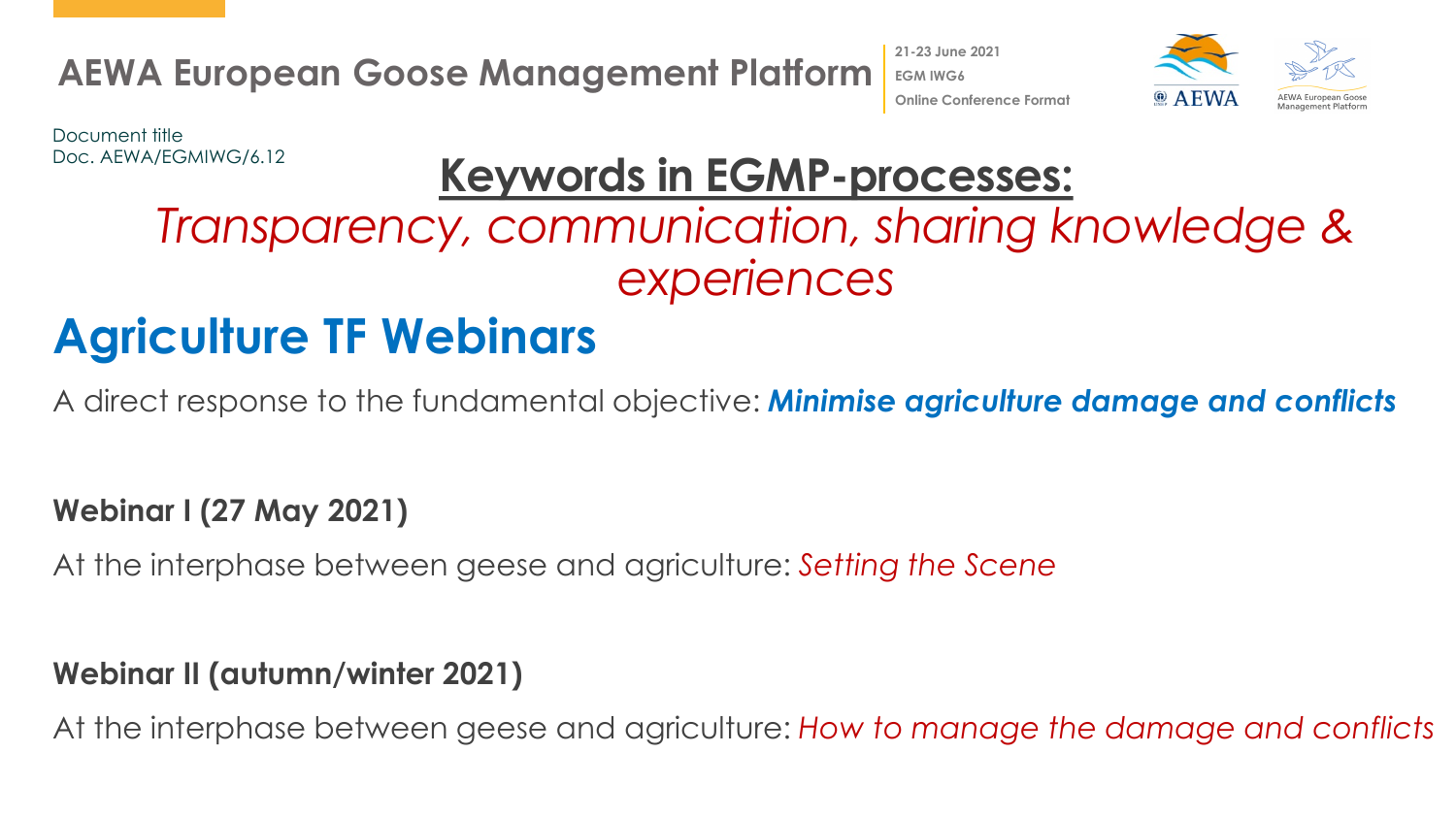

**21-23 June 2021 EGM IWG6 Online Conference Format**



Document title Doc. AEWA/EGMIWG/6.12

## **Webinar organising committee**

Johan Månsson

Lovisa Nilsson Swedish University of Agricultural Sciences/Wildlife Damage Centre

Heinz Düttmann Ministry of Environment, Energy and Climate Protection of Lower Saxony Frank Ahlhorn Wadden Sea Forum Ingunn Tombre Norwegian Institute for Nature Research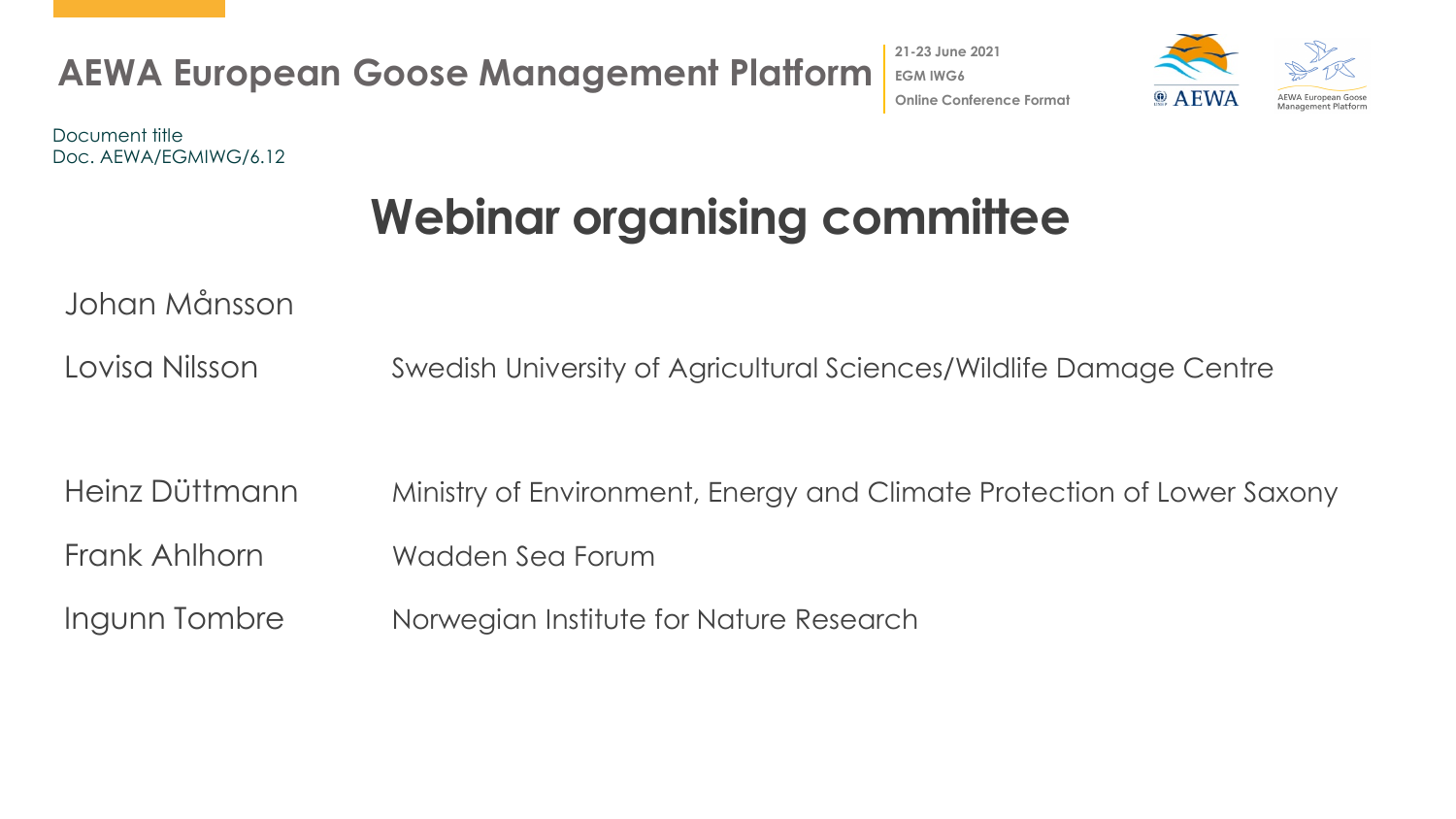



Document title Doc. AEWA/EGMIWG/6.12

## **Webinar 27 May 2021 – Setting the Scene**

- o *The format went surprisingly well…!*
- o *47 participants*
- o *Presentations from 9 range states*
	- o *Who, What, Where, When*
- o *PDF-files available afterwards*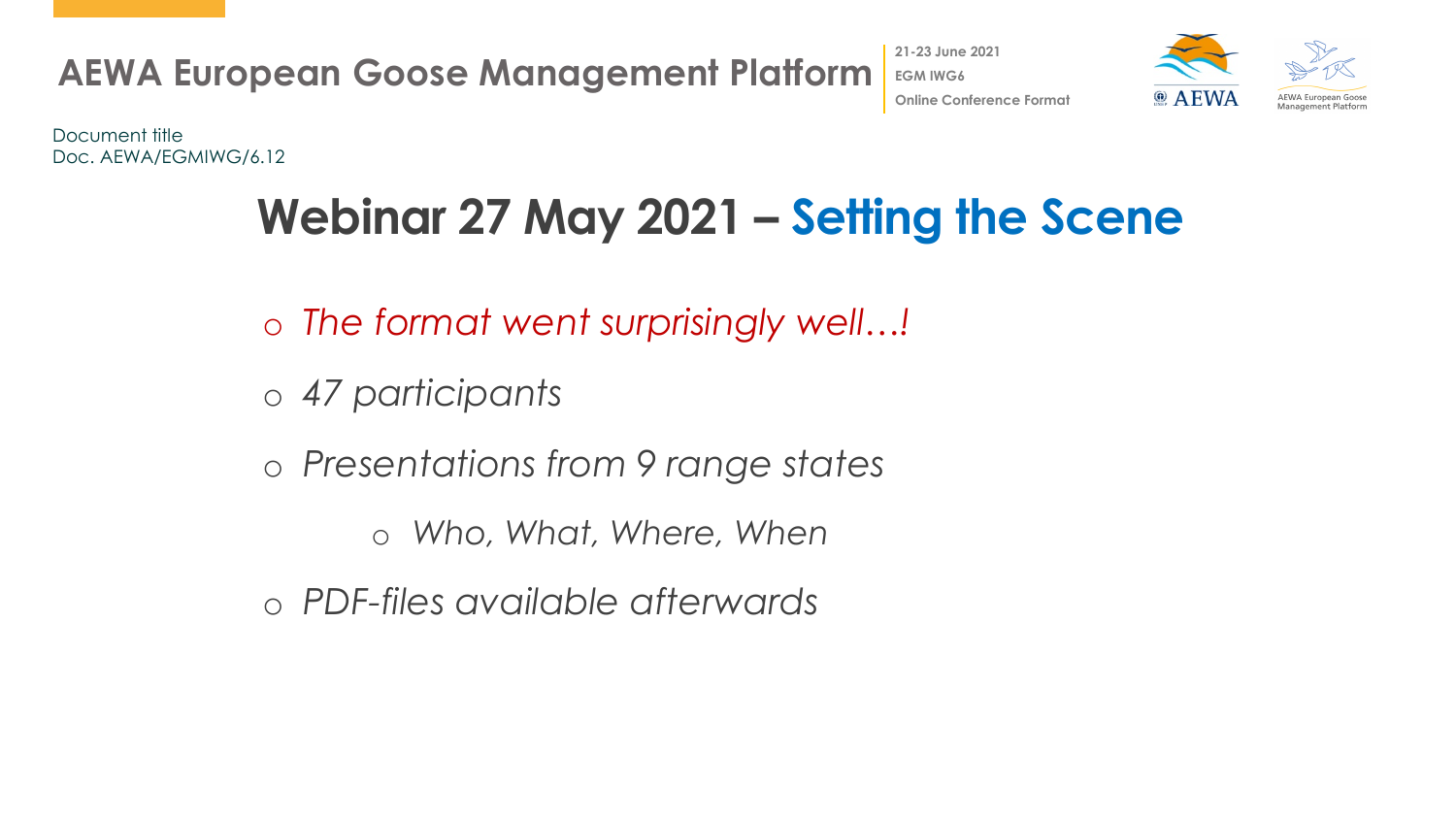



Document title Doc. AEWA/EGMIWG/6.12

### **Webinar II – How to manage the damage and conflicts**  (planning phase)

o Timing will be coordinated with other webinars

o tools to involve participants more actively? o live streaming…?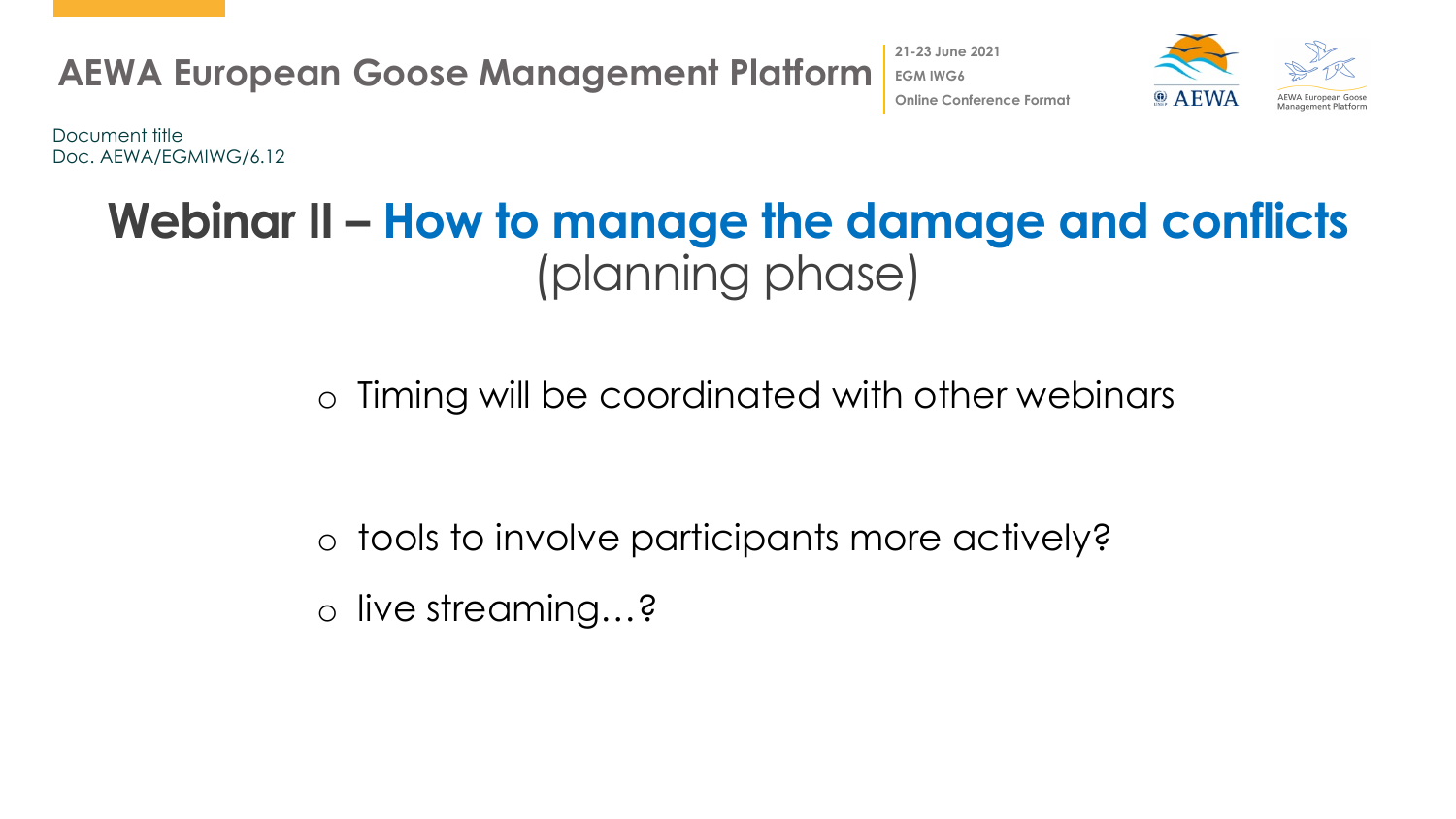**21-23 June 2021**



**Online Conference Format**

Document title Doc. AEWA/EGMIWG/6.12

## **Workshop?**

o *Possible face-to-face in winter?* o *Some funding from Sweden* o *Work in progress….*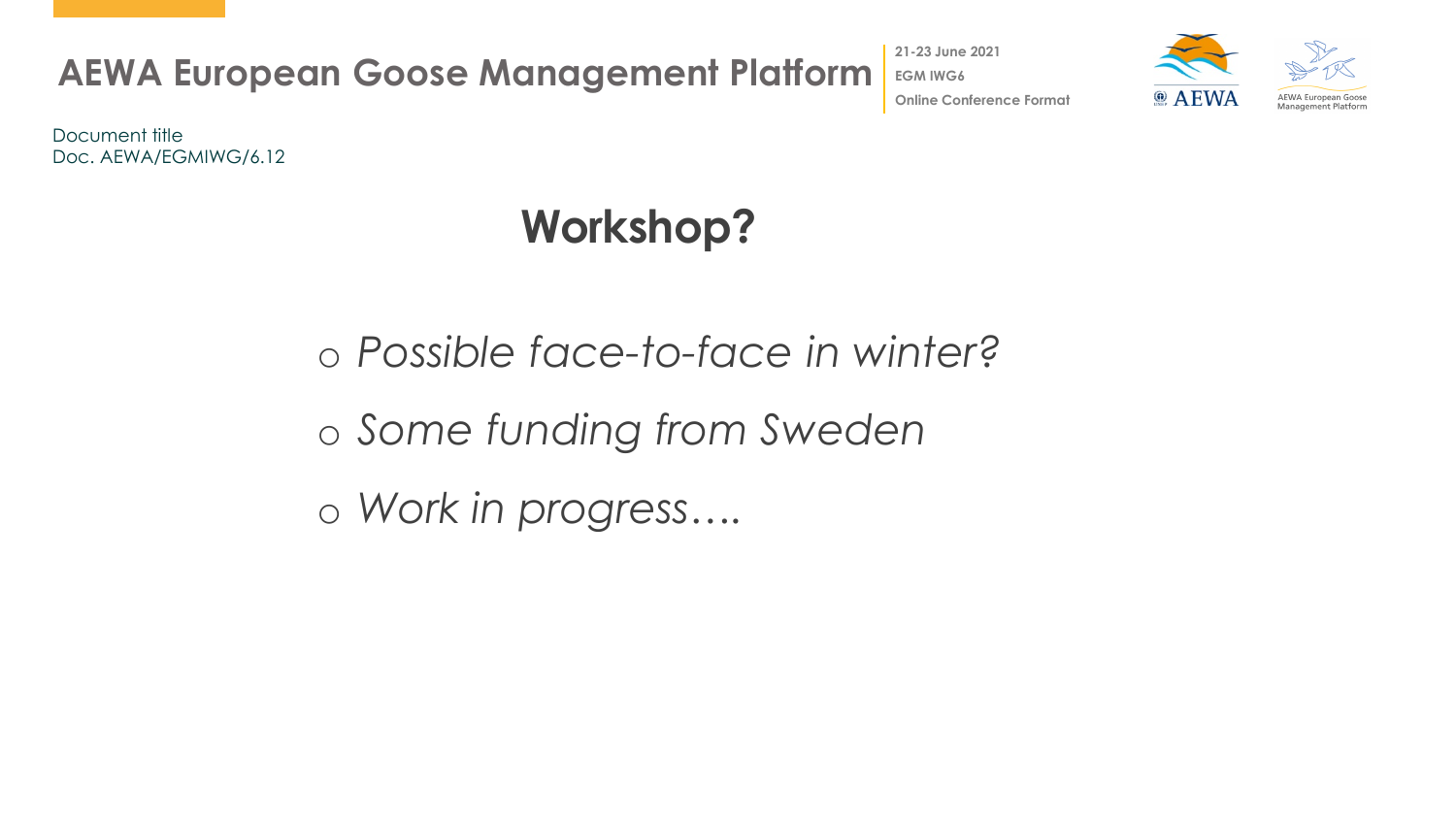

**Online Conference Format**

Document title Doc. AEWA/EGMIWG/6.12

### **Information and experience exchange between TFs**

- o *Cross-cutting activities & joint processes*
- o *Many TF-members belong to more than one TF*

«natural» information scharing

- o *Although not all elements are cross-cutting, TF-specific issues may be relevant for many: suggest to use a flexible approach in meeting-format*
- o *Meeting notes open and available*